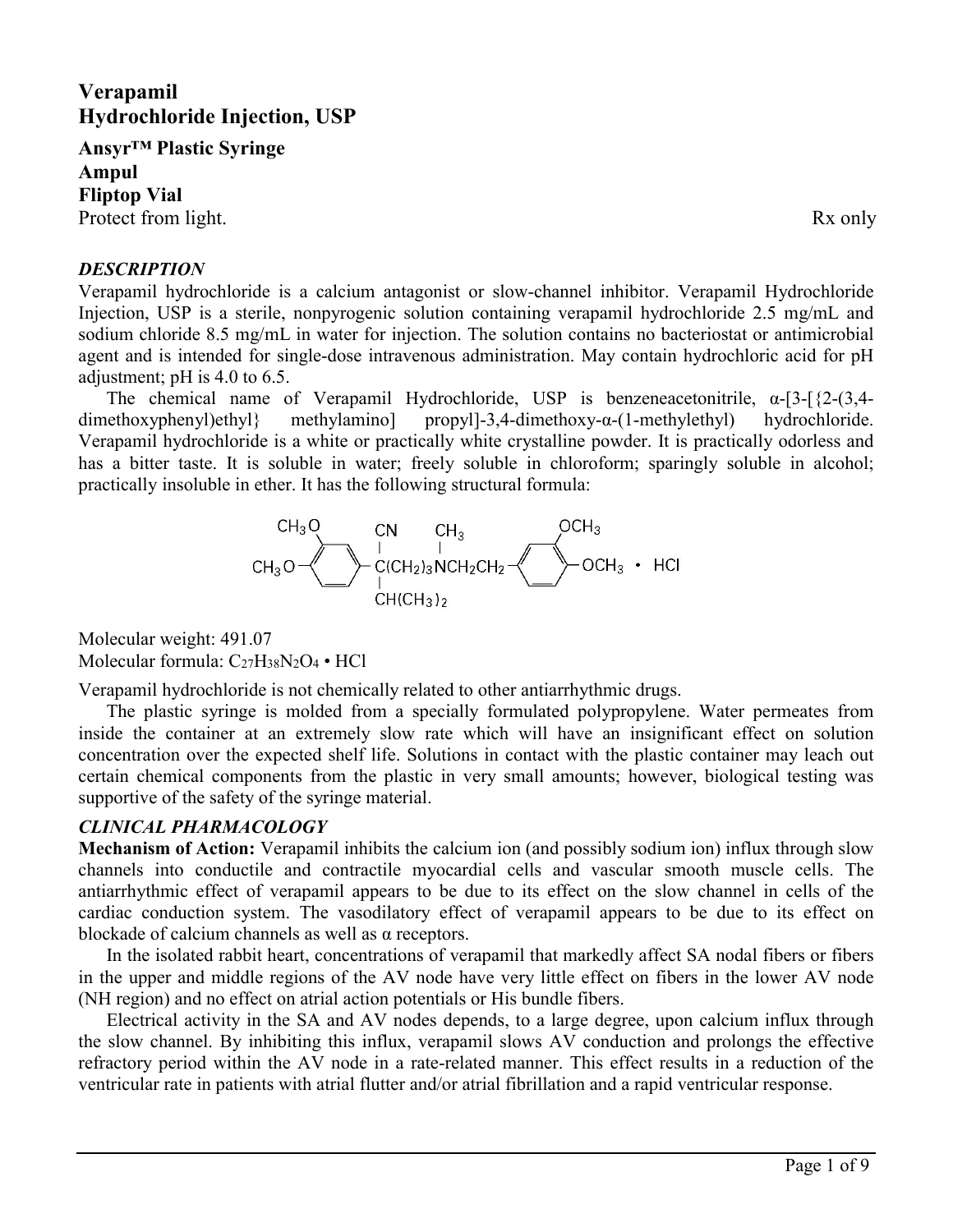By interrupting reentry at the AV node, verapamil can restore normal sinus rhythm in patients with paroxysmal supraventricular tachycardias (PSVT), including PSVT associated with Wolff-Parkinson-White syndrome.

Verapamil does not induce peripheral arterial spasm.

Verapamil has a local anesthetic action that is 1.6 times that of procaine on an equimolar basis. It is not known whether this action is important at the doses used in man.

Verapamil does not alter total serum calcium levels.

**Hemodynamics:** Verapamil reduces afterload and myocardial contractility. The commonly used intravenous doses of 5 to 10 mg verapamil hydrochloride produce transient, usually asymptomatic, reduction in normal systemic arterial pressure, systemic vascular resistance and contractility; left ventricular filling pressure is slightly increased. In most patients, including those with organic cardiac disease, the negative inotropic action of verapamil is countered by reduction of afterload, and cardiac index is usually not reduced. However, in patients with moderately severe to severe cardiac dysfunction (pulmonary wedge pressure above 20 mm Hg, ejection fraction less than 30%), acute worsening of heart failure may be seen. Peak therapeutic effects occur within 3 to 5 minutes after a bolus injection.

**Pharmacokinetics:** Intravenously administered verapamil hydrochloride has been shown to be rapidly metabolized. Following intravenous infusion in man, verapamil is eliminated bi-exponentially, with a rapid early distribution phase (half-life about 4 minutes) and a slower terminal elimination phase (half-life 2 to 5 hours). In healthy men, orally administered verapamil hydrochloride undergoes extensive metabolism in the liver, with 12 metabolites having been identified, most in only trace amounts. The major metabolites have been identified as various N- and O-dealkylated products of verapamil. Approximately 70% of an administered dose is excreted in the urine and 16% more in the feces within 5 days. About 3% to 4% is excreted as unchanged drug.

Aging may affect the pharmacokinetics of verapamil given to hypertensive patients. Elimination half-life may be prolonged in the elderly.

# *INDICATIONS AND USAGE*

Verapamil Hydrochloride Injection, USP is indicated for the following:

- Rapid conversion to sinus rhythm of paroxysmal supraventricular tachycardias, including those associated with accessory bypass tracts (Wolff-Parkinson-White [W-P-W] and Lown-Ganong-Levine [L-G-L] syndromes). When clinically advisable, appropriate vagal maneuvers (e.g., Valsalva maneuver) should be attempted prior to verapamil hydrochloride administration.
- Temporary control of rapid ventricular rate in atrial flutter or atrial fibrillation except when the atrial flutter and/or atrial fibrillation are associated with accessory bypass tracts (Wolff-Parkinson-White (W-P-W) and Lown-Ganong-Levine (L-G-L) syndromes).

In controlled studies in the United States, about 60% of patients with supraventricular tachycardia converted to normal sinus rhythm within 10 minutes after intravenous verapamil hydrochloride. Uncontrolled studies reported in the world literature describe a conversion rate of about 80%. About 70% of patients with atrial flutter and/or fibrillation with a faster ventricular rate respond with a decrease in ventricular rate of at least 20%. Conversion of atrial flutter or fibrillation to sinus rhythm is uncommon (about 10%) after verapamil hydrochloride and may reflect the spontaneous conversion rate, since the conversion rate after placebo was similar. Slowing of the ventricular rate in patients with atrial fibrillation/flutter lasts 30 to 60 minutes after a single injection.

**Because a small fraction (<1%) of patients treated with verapamil hydrochloride respond with life-threatening adverse responses (rapid ventricular rate in atrial flutter/fibrillation, and an accessory bypass tract, marked hypotension, or extreme bradycardia/asystole – see**  *CONTRAINDICATIONS* **and** *WARNINGS***), the initial use of verapamil hydrochloride injection should, if possible, be in a treatment setting with monitoring and resuscitation facilities, including D.C.-cardioversion capability (see** *ADVERSE REACTIONS***, Suggested Treatment of Acute**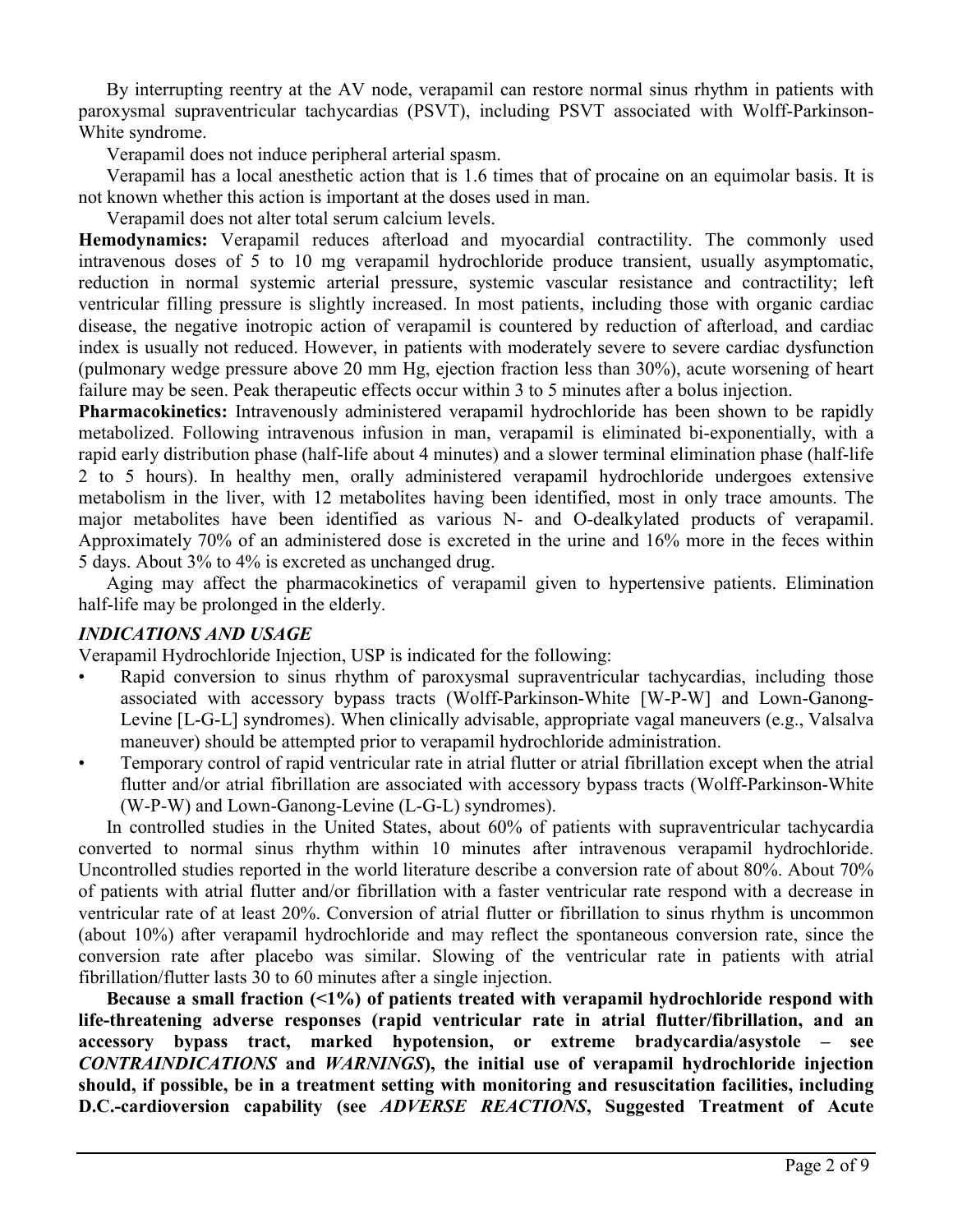#### **Cardiovascular Adverse Reactions). As familiarity with the patient's response is gained, use in an office setting may be acceptable.**

Cardioversion has been used safely and effectively after verapamil hydrochloride injection.

# *CONTRAINDICATIONS*

Verapamil hydrochloride injection is contraindicated in:

- 1. Severe hypotension or cardiogenic shock.
- 2. Second- or third-degree AV block (except in patients with a functioning artificial ventricular pacemaker).
- 3. Sick sinus syndrome (except in patients with a functioning artificial ventricular pacemaker).
- 4. Severe congestive heart failure (unless secondary to a supraventricular tachycardia amenable to verapamil therapy).
- 5. Patients receiving **intravenous** beta-adrenergic blocking drugs (e.g., propranolol). **Intravenous** verapamil and **intravenous** beta-adrenergic blocking drugs should not be administered in close proximity to each other (within a few hours), since both may have a depressant effect on myocardial contractility and AV conduction.
- 6. Patients with atrial flutter or atrial fibrillation and an accessory bypass tract (e.g., Wolff-Parkinson-White, Lown-Ganong-Levine syndromes) are at risk to develop ventricular tachyarrhythmia including ventricular fibrillation if verapamil is administered. Therefore, the use of verapamil in these patients is contraindicated.
- 7. Ventricular tachycardia: Administration of intravenous verapamil to patients with wide-complex ventricular tachycardia (QRS  $\geq$  0.12 sec) can result in marked hemodynamic deterioration and ventricular fibrillation. Proper pretherapy diagnosis and differentiation from wide-complex supraventricular tachycardia is imperative in the emergency room setting.
- 8. Known hypersensitivity to verapamil hydrochloride.

# *WARNINGS*

# **VERAPAMIL HYDROCHLORIDE SHOULD BE GIVEN AS A SLOW INTRAVENOUS INJECTION OVER AT LEAST A TWO-MINUTE PERIOD OF TIME (see** *DOSAGE AND ADMINISTRATION***).**

**Hypotension:** Verapamil hydrochloride injection often produces a decrease in blood pressure below baseline levels that is usually transient and asymptomatic but may result in dizziness. Systolic pressure less than 90 mm Hg and/or diastolic pressure less than 60 mm Hg was seen in 5% to 10% of patients in controlled U.S. trials in supraventricular tachycardia and in about 10% of the patients with atrial flutter/fibrillation. The incidence of symptomatic hypotension observed in studies conducted in the U.S. was approximately 1.5%. Three of the five symptomatic patients required intravenous pharmacologic treatment (norepinephrine bitartrate, metaraminol bitartrate, or 10% calcium gluconate). All recovered without sequelae.

**Extreme Bradycardia/Asystole:** Verapamil hydrochloride affects the AV and SA nodes and rarely may produce second- or third-degree AV block, bradycardia, and, in extreme cases, asystole. This is more likely to occur in patients with a sick sinus syndrome (SA nodal disease), which is more common in older patients. Bradycardia associated with sick sinus syndrome was reported in 0.3% of the patients treated in controlled double-blind trials in the U.S. The total incidence of bradycardia (ventricular rate less than 60 beats/min) was 1.2% in these studies. Asystole in patients other than those with sick sinus syndrome is usually of short duration (few seconds or less), with spontaneous return to AV nodal or normal sinus rhythm. If this does not occur promptly, appropriate treatment should be initiated immediately. (See *ADVERSE REACTIONS* and **Suggested Treatment of Acute Cardiovascular Adverse Reactions**.)

**Heart Failure:** When heart failure is not severe or rate related, it should be controlled with digitalis glycosides and diuretics, as appropriate, before verapamil is used. In patients with moderately severe to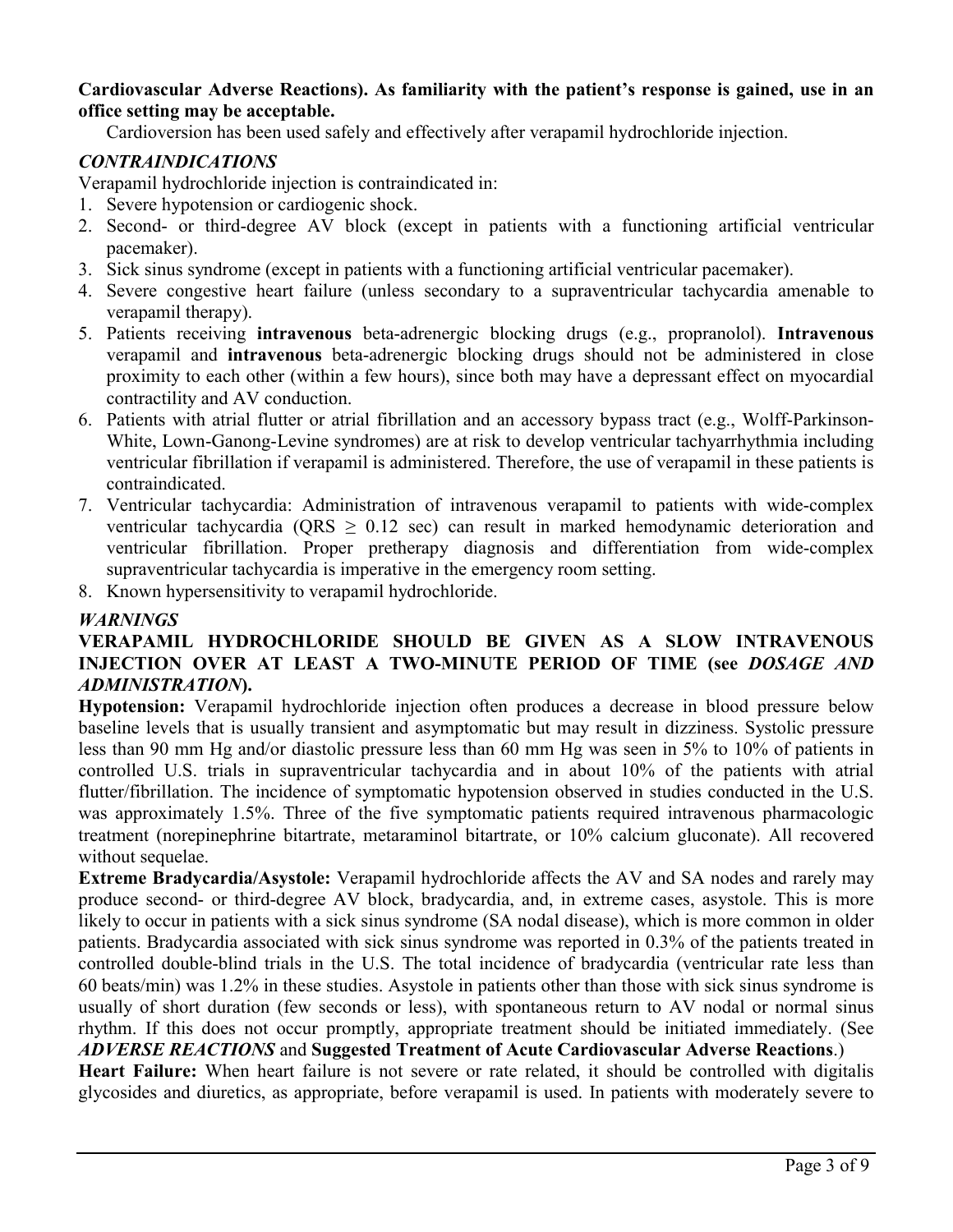severe cardiac dysfunction (pulmonary wedge pressure above 20 mm Hg, ejection fraction less than 30%), acute worsening of heart failure may be seen.

# **Concomitant Antiarrhythmic Therapy:**

*Digitalis:* Verapamil hydrochloride injection has been used concomitantly with digitalis preparations without the occurrence of serious adverse effects. However, since both drugs slow AV conduction, patients should be monitored for AV block or excessive bradycardia.

*Procainamide:* Verapamil hydrochloride injection has been administered to a small number of patients receiving oral procainamide without the occurrence of serious adverse effects.

*Quinidine:* Verapamil hydrochloride injection has been administered to a small number of patients receiving oral quinidine without the occurrence of serious adverse effects. However, three patients have been described in whom the combination resulted in an exaggerated hypotensive response presumably from the combined ability of both drugs to antagonize the effects of catecholamines on  $\alpha$ -adrenergic receptors. Caution should therefore be used when employing this combination of drugs.

*Beta-Adrenergic Blocking Drugs:* Verapamil hydrochloride injection has been administered to patients receiving oral beta-blockers without the development of serious adverse effects. However, since both drugs may depress myocardial contractility and AV conduction, the possibility of detrimental interactions should be considered. The concomitant administration of **intravenous** beta-blockers and **intravenous** verapamil has resulted in serious adverse reactions (see *CONTRAINDICATIONS*), especially in patients with severe cardiomyopathy, congestive heart failure, or recent myocardial infarction.

*Disopyramide:* Until data on possible interactions between verapamil and all forms of disopyramide phosphate are obtained, disopyramide should not be administered within 48 hours before or 24 hours after verapamil administration.

*Flecainide:* A study in healthy volunteers showed that the concomitant administration of flecainide and verapamil may have additive effects reducing myocardial contractility, prolonging AV conduction, and prolonging repolarization.

*Heart Block:* Verapamil prolongs AV conduction time. While high-degree AV block has not been observed in controlled clinical trials in the United States, a low percentage (less than 0.5%) has been reported in the world literature. Development of second- or third-degree AV block or unifascicular, bifascicular, or trifascicular bundle branch block requires reduction in subsequent doses or discontinuation of verapamil and institution of appropriate therapy, if needed. (See *ADVERSE REACTIONS*, **Suggested Treatment of Acute Cardiovascular Adverse Reactions**.)

*Hepatic and Renal Failure:* Significant hepatic and renal failure should not increase the effects of a single intravenous dose of verapamil hydrochloride but may prolong its duration. Repeated injections of verapamil hydrochloride injection in such patients may lead to accumulation and an excessive pharmacologic effect of the drug. There is no experience to guide use of multiple doses in such patients, and this generally should be avoided. If repeated injections are essential, blood pressure and PR interval should be closely monitored and smaller repeat doses should be utilized.

Verapamil cannot be removed by hemodialysis.

*Premature Ventricular Contractions:* During conversion to normal sinus rhythm, or marked reduction in ventricular rate, a few benign complexes of unusual appearance (sometimes resembling premature ventricular contractions) may be seen after treatment with verapamil hydrochloride. Similar complexes are seen during spontaneous conversion of supraventricular tachycardias, after D.C.-cardioversion and other pharmacologic therapy. These complexes appear to have no clinical significance.

*Duchenne's Muscular Dystrophy:* Verapamil hydrochloride injection can precipitate respiratory muscle failure in these patients and should, therefore, be used with caution.

*Increased Intracranial Pressure:* Verapamil hydrochloride injection has been seen to increase intracranial pressure in patients with supratentorial tumors at the time of anesthesia induction. Caution should be taken and appropriate monitoring performed.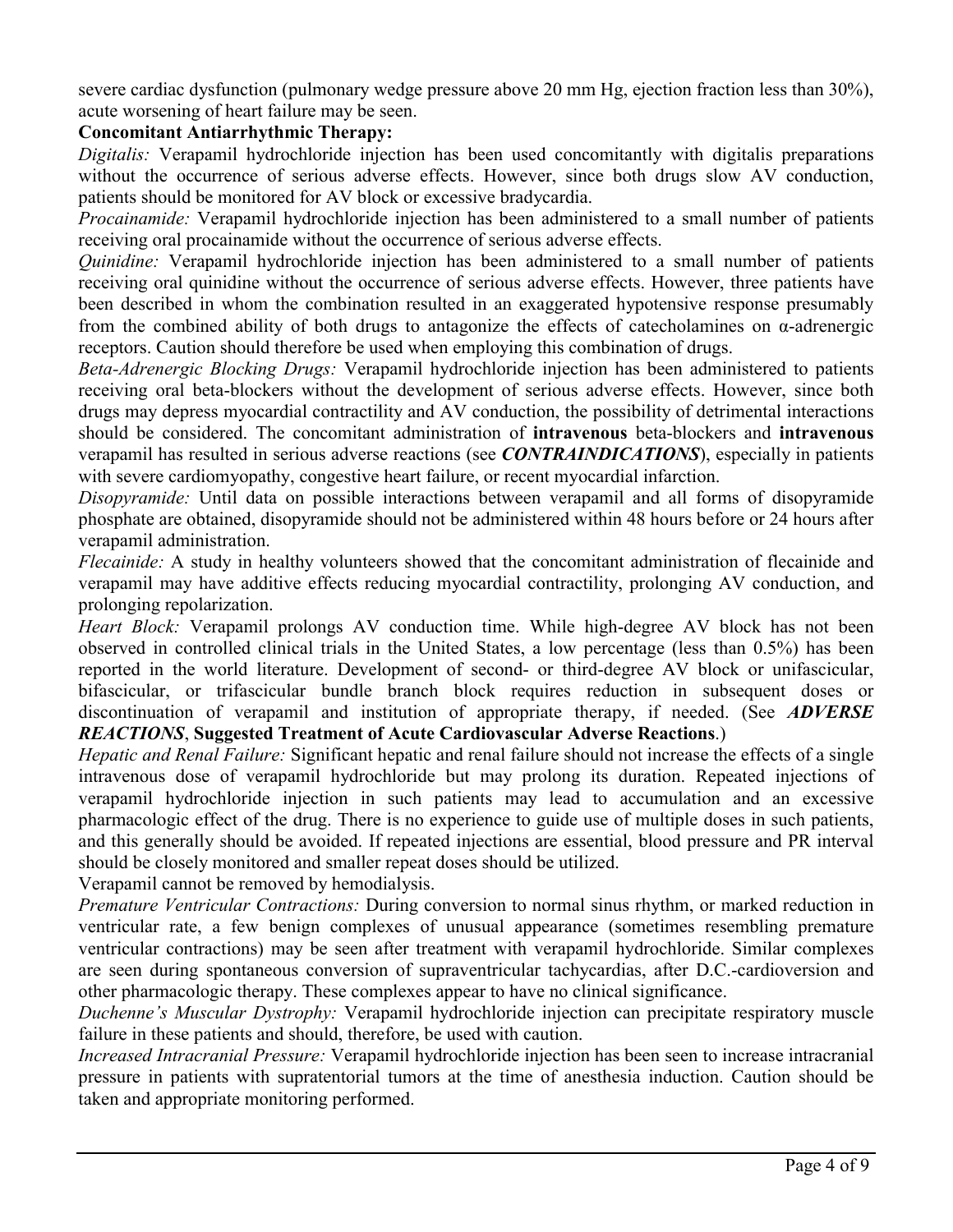# *PRECAUTIONS*

**Drug Interactions:** (See *WARNINGS***: Concomitant Antiarrhythmic Therapy**.) Verapamil hydrochloride injection has been used concomitantly with other cardioactive drugs (especially digitalis) without evidence of serious negative drug interactions. In rare instances, including when patients with severe cardiomyopathy, congestive heart failure, or recent myocardial infarction were given **intravenous** beta-adrenergic blocking agents or disopyramide concomitantly with **intravenous** verapamil, serious adverse effects have occurred. Concomitant use of verapamil hydrochloride with β-adrenergic blockers may result in an exaggerated hypotensive response. Such an effect was observed in one study, following the concomitant administration of verapamil and prazosin. It may be necessary to decrease the dose of verapamil and/or dose of the neuromuscular blocking agent when the drugs are used concomitantly. As verapamil is highly bound to plasma proteins, it should be administered with caution to patients receiving other highly protein-bound drugs.

#### **Other**

*Cimetidine:* The interaction between cimetidine and chronically administered verapamil has not been studied. In acute studies of healthy volunteers, clearance of verapamil was either reduced or unchanged.

*Lithium:* Increased sensitivity to the effects of lithium (neurotoxicity) has been reported during concomitant verapamil-lithium therapy with either no change or an increase in serum lithium levels. The addition of verapamil, however, has also resulted in the lowering of serum lithium levels in patients receiving chronic stable oral lithium. Patients receiving both drugs must be monitored carefully.

*Carbamazepine:* Verapamil therapy may increase carbamazepine concentrations during combined therapy. This may produce carbamazepine side effects such as diplopia, headache, ataxia, or dizziness.

*Rifampin:* Therapy with rifampin may markedly reduce oral verapamil bioavailability.

*Phenobarbital:* Phenobarbital therapy may increase verapamil clearance.

*Cyclosporin:* Verapamil therapy may increase serum levels of cyclosporin.

*Inhalation Anesthetics:* Animal experiments have shown that inhalation anesthetics depress cardiovascular activity by decreasing the inward movement of calcium ions. When used concomitantly, inhalation anesthetics and calcium antagonists (such as verapamil) should be titrated carefully to avoid excessive cardiovascular depression.

*Neuromuscular Blocking Agents:* Clinical data and animal studies suggest that verapamil may potentiate the activity of depolarizing and nondepolarizing neuromuscular blocking agents. It may be necessary to decrease the dose of verapamil and/or the dose of the neuromuscular blocking agent when the drugs are used concomitantly.

*Dantrolene:* Two animal studies suggest concomitant intravenous use of verapamil and dantrolene sodium may result in cardiovascular collapse. There has been one report of hyperkalemia and myocardial depression following the coadministration of oral verapamil and intravenous dantrolene.

*Ivabradine:* Concurrent use of verapamil increases exposure to ivabradine and may exacerbate bradycardia and conduction disturbances. Avoid coadministration of verapamil and ivabradine.

**Pregnancy: Teratogenic Effects:** Reproduction studies have been performed in rabbits and rats at oral verapamil doses up to 1.5 (15 mg/kg/day) and 6 (60 mg/kg/day) times the human oral daily dose, respectively, and have revealed no evidence of teratogenicity. In the rat, this multiple of the human dose was embryocidal and retarded fetal growth and development, probably because of adverse maternal effects reflected in reduced weight gains of the dams. This oral dose has also been shown to cause hypotension in rats. There are, however, no adequate and well-controlled studies in pregnant women. Because animal reproduction studies are not always predictive of human response, this drug should be used during pregnancy only if clearly needed.

**Labor and Delivery:** There have been few controlled studies to determine whether the use of verapamil during labor or delivery has immediate or delayed adverse effects on the fetus, or whether it prolongs the duration of labor or increases the need for forceps delivery or other obstetric intervention. Such adverse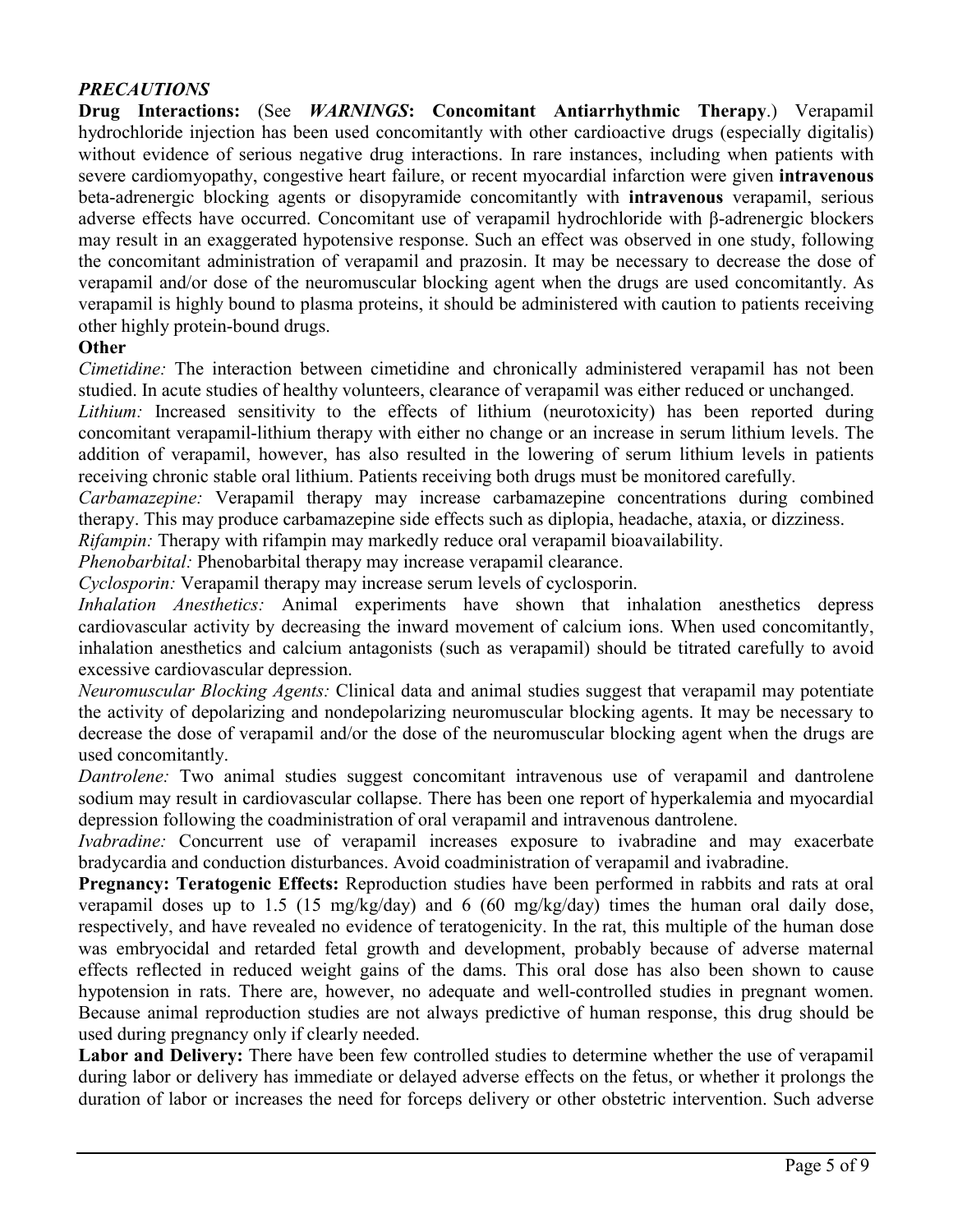experiences have not been reported in the literature, despite a long history of use of verapamil hydrochloride injection in Europe in the treatment of cardiac side effects of beta-adrenergic agonist agents used to treat premature labor.

**Nursing Mothers:** Verapamil crosses the placental barrier and can be detected in umbilical vein blood at delivery. Also, verapamil is excreted in human milk. Because of the potential for adverse reactions in nursing infants from verapamil, nursing should be discontinued while verapamil is administered.

**Pediatric Use:** Controlled studies with verapamil have not been conducted in pediatric patients, but uncontrolled experience with intravenous administration in more than 250 patients, about half under 12 months of age and about 25% newborn, indicates that results of treatment are similar to those in adults. **In rare instances, however, severe hemodynamic side effects – some of them fatal – have occurred following the intravenous administration of verapamil to neonates and infants. Caution should therefore be used when administering verapamil to this group of pediatric patients.** The most commonly used single doses in patients up to 12 months of age have ranged from 0.1 to 0.2 mg/kg of body weight, while in patients aged 1 to 15 years, the most commonly used single doses ranged from 0.1 to 0.3 mg/kg of body weight. Most of the patients received the lower dose of 0.1 mg/kg once, but in some cases, the dose was repeated once or twice every 10 to 30 minutes.

# *ADVERSE REACTIONS*

The following reactions were reported with verapamil hydrochloride injection used in controlled U.S. clinical trials involving 324 patients:

**Cardiovascular:** Symptomatic hypotension (1.5%); bradycardia (1.2%); severe tachycardia (1.0%). The worldwide experience in open clinical trials in more than 7,900 patients was similar.

**Central Nervous System Effects:** Dizziness (1.2%); headache (1.2%). Occasional cases of seizures during verapamil injection have been reported.

**Gastrointestinal:** Nausea (0.9%); abdominal discomfort (0.6%).

In rare cases of hypersensitive patients, broncho/laryngeal spasm accompanied by itch and urticaria has been reported.

The following reactions have been reported at low frequency: emotional depression, rotary nystagmus, sleepiness, vertigo, muscle fatigue, diaphoresis, and respiratory failure.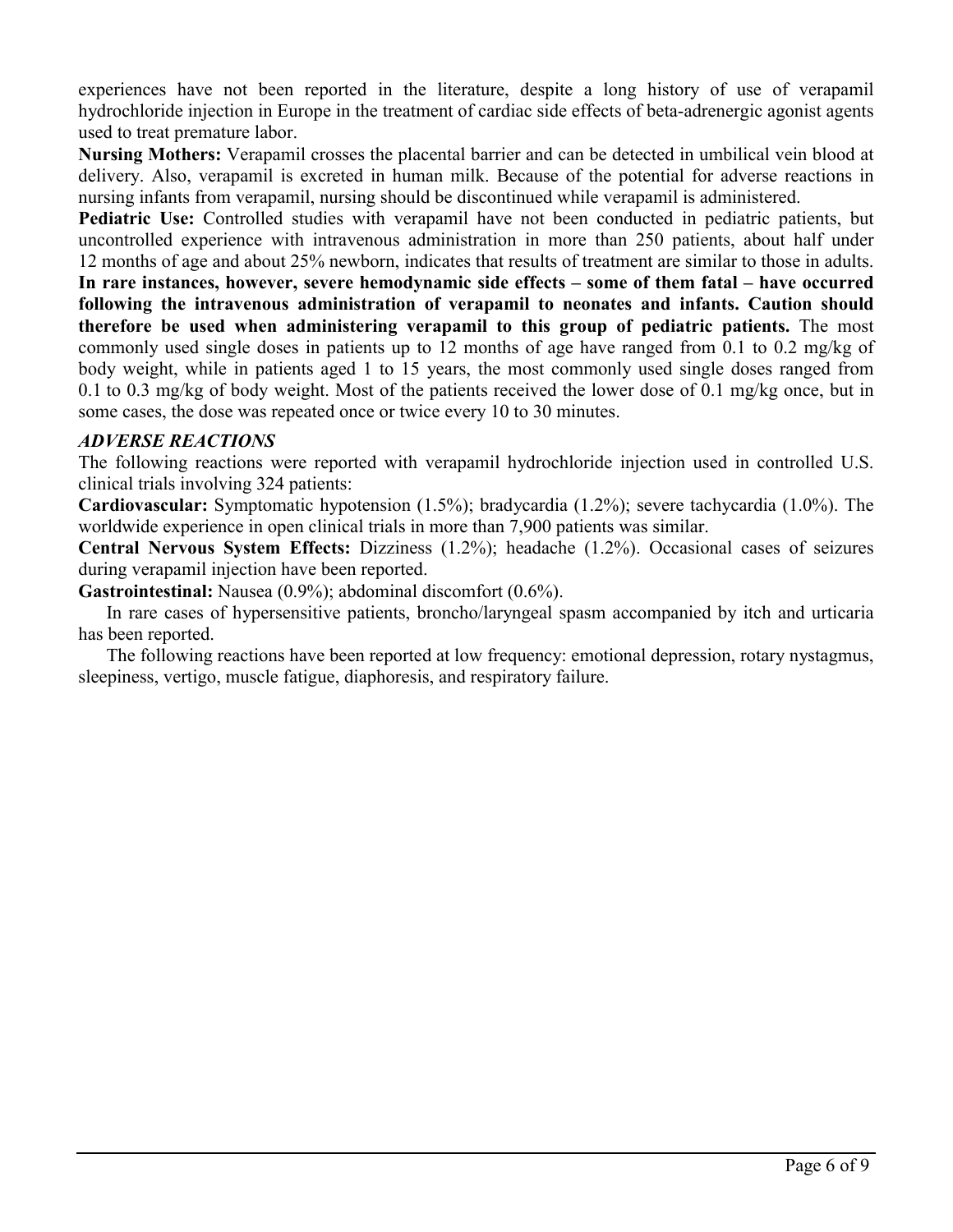# **Suggested Treatment of Acute Cardiovascular Adverse Reactions\***

The frequency of these adverse reactions was quite low, and experience with their treatment has been limited.

| <b>Adverse</b><br><b>Reaction</b>                                                                                               | <b>Proven Effective</b><br><b>Treatment</b>                                                                                                                          | <b>Supportive</b><br><b>Treatment</b>              |
|---------------------------------------------------------------------------------------------------------------------------------|----------------------------------------------------------------------------------------------------------------------------------------------------------------------|----------------------------------------------------|
| 1. Symptomatic<br>hypotension<br>requiring<br>treatment                                                                         | Dopamine intravenous<br>Calcium chloride intravenous<br>Norepinephrine bitartrate intravenous<br>Metaraminol bitartrate intravenous<br>Isoproterenol HCl intravenous | Intravenous<br>fluids<br>Trendelenburg<br>position |
| 2. Bradycardia, AV<br>block, Asystole                                                                                           | Isoproterenol HCl intravenous<br>Calcium chloride intravenous<br>Norepinephrine bitartrate intravenous<br>Atropine intravenous<br>Cardiac pacing                     | Intravenous<br>fluids<br>(slow drip)               |
| 3. Rapid ventricular<br>rate (due to<br>antegrade<br>conduction in<br>flutter/fibrillation<br>with W-P-W or<br>L-G-L syndromes) | DC-cardioversion (high energy may be required)<br>Procainamide intravenous<br>Lidocaine intravenous                                                                  | Intravenous<br>fluids<br>(slow drip)               |

\*Actual treatment and dosage should depend on the severity of the clinical situation and the judgment and experience of the treating physician.

# *OVERDOSAGE*

Treatment of overdosage should be supportive and individualized. Beta-adrenergic stimulation and/or parenteral administration of calcium injections may increase calcium ion flux across the slow channel, and have been effectively used in treatment of deliberate overdosage with oral verapamil hydrochloride. Verapamil cannot be removed by hemodialysis.

Clinically significant hypotensive reactions or high-degree AV block should be treated with vasopressor agents or cardiac pacing, respectively. Asystole should be handled by the usual measures including isoproterenol hydrochloride, other vasopressor agents, or cardiopulmonary resuscitation (see *ADVERSE REACTIONS***: Suggested Treatment of Acute Cardiovascular Adverse Reactions**).

# *DOSAGE AND ADMINISTRATION*

**FOR INTRAVENOUS USE ONLY. VERAPAMIL HYDROCHLORIDE INJECTION SHOULD BE GIVEN AS A SLOW INTRAVENOUS INJECTION OVER AT LEAST A TWO-MINUTE PERIOD OF TIME UNDER CONTINUOUS ELECTROCARDIOGRAPHIC (ECG) AND BLOOD PRESSURE MONITORING.** The recommended intravenous doses of verapamil hydrochloride injection are as follows:

#### **Adult:**

*Initial dose* – 5 to 10 mg (0.075 to 0.15 mg/kg body weight) given as an intravenous bolus over at least 2 minutes.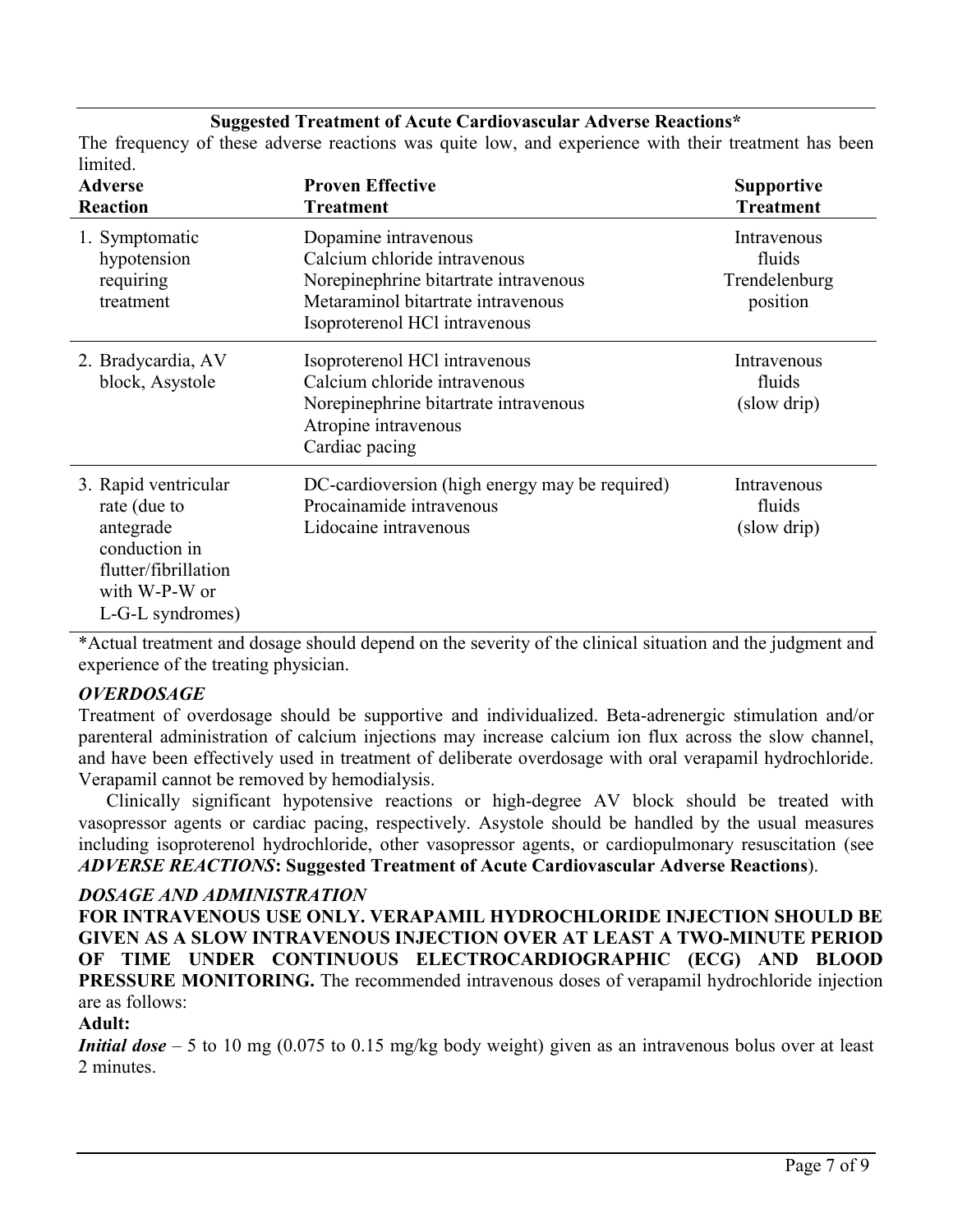*Repeat dose* – 10 mg (0.15 mg/kg body weight) 30 minutes after the first dose if the initial response is not adequate. An optimal interval for subsequent intravenous doses has not been determined, and should be individualized for each patient.

*Older patients* – The dose should be administered over at least 3 minutes to minimize the risk of untoward drug effects.

## **Pediatric:**

### *Initial dose:*

**0 to 1 year:** 0.1 to 0.2 mg/kg body weight (usual single dose range: 0.75 to 2 mg) should be administered as an intravenous bolus over at least 2 minutes **under continuous ECG monitoring.**

**1 to 15 years:** 0.1 to 0.3 mg/kg body weight (usual single dose range: 2 to 5 mg) should be administered as an intravenous bolus over at least 2 minutes. **Do not exceed 5 mg.**

# *Repeat dose:*

**0 to 1 year:** 0.1 to 0.2 mg/kg body weight (usual single dose range: 0.75 to 2 mg) 30 minutes after the first dose if the initial response is not adequate **(under continuous ECG monitoring)**. An optimal interval for subsequent intravenous doses has not been determined, and should be individualized for each patient.

**1 to 15 years:** 0.1 to 0.3 mg/kg body weight (usual single dose range: 2 to 5 mg) 30 minutes after the first dose if the initial response is not adequate. **Do not exceed 10 mg as a single dose**. An optimal interval for subsequent intravenous doses has not been determined, and should be individualized for each patient.

**Note:** Parenteral drug products should be inspected visually for particulate matter and discoloration prior to administration, whenever solution and container permit. Use only if solution is clear and vial seal is intact. Unused amount of solution should be discarded immediately following withdrawal of any portion of contents.

For stability reasons this product is not recommended for dilution with Sodium Lactate Injection, USP in polyvinyl chloride bags. Verapamil is physically compatible and chemically stable for at least 24 hours at 25°C protected from light in most common large volume parenteral solutions. Admixing verapamil hydrochloride injection with albumin, amphotericin B, hydralazine hydrochloride and trimethoprim with sulfamethoxazole should be avoided. Verapamil hydrochloride injection will precipitate in any solution with a pH above 6.0.

# *HOW SUPPLIED*

Verapamil Hydrochloride Injection, USP 2.5 mg/mL is supplied in single-dose containers as follows:

| <b>Unit of Sale</b>          | Concentration                | Each                       |
|------------------------------|------------------------------|----------------------------|
| NDC 0409-4011-01             | $5 \text{ mg}/2 \text{ mL}$  | NDC 0409-4011-61           |
| Clamcell containing 5 Ampuls | $(2.5 \text{ mg/mL})$        | 2 mL Ampul                 |
| NDC 0409-9633-05             | $10 \text{ mg}/4 \text{ mL}$ | NDC 0409-9633-65           |
| Bundle containing 10 ANSYR   | $(2.5 \text{ mg/mL})$        | 4 mL ANSYR Plastic Syringe |
| <b>Plastic Syringes</b>      |                              |                            |
| NDC 0409-1144-02             | $10 \text{ mg}/4 \text{ mL}$ | NDC 0409-1144-62           |
| Carton containing 5 Vials    | $(2.5 \text{ mg/mL})$        | 4 mL Fliptop Vial          |
| NDC 0409-1144-05             | $5 \text{ mg}/2 \text{ mL}$  | NDC 0409-1144-65           |
| Tray containing 25 Vials     | $(2.5 \text{ mg/mL})$        | 2 mL Fliptop Vial          |

Store at 20 to 25°C (68 to 77°F). [See USP Controlled Room Temperature.] Protect from light by retaining in package until ready to use.